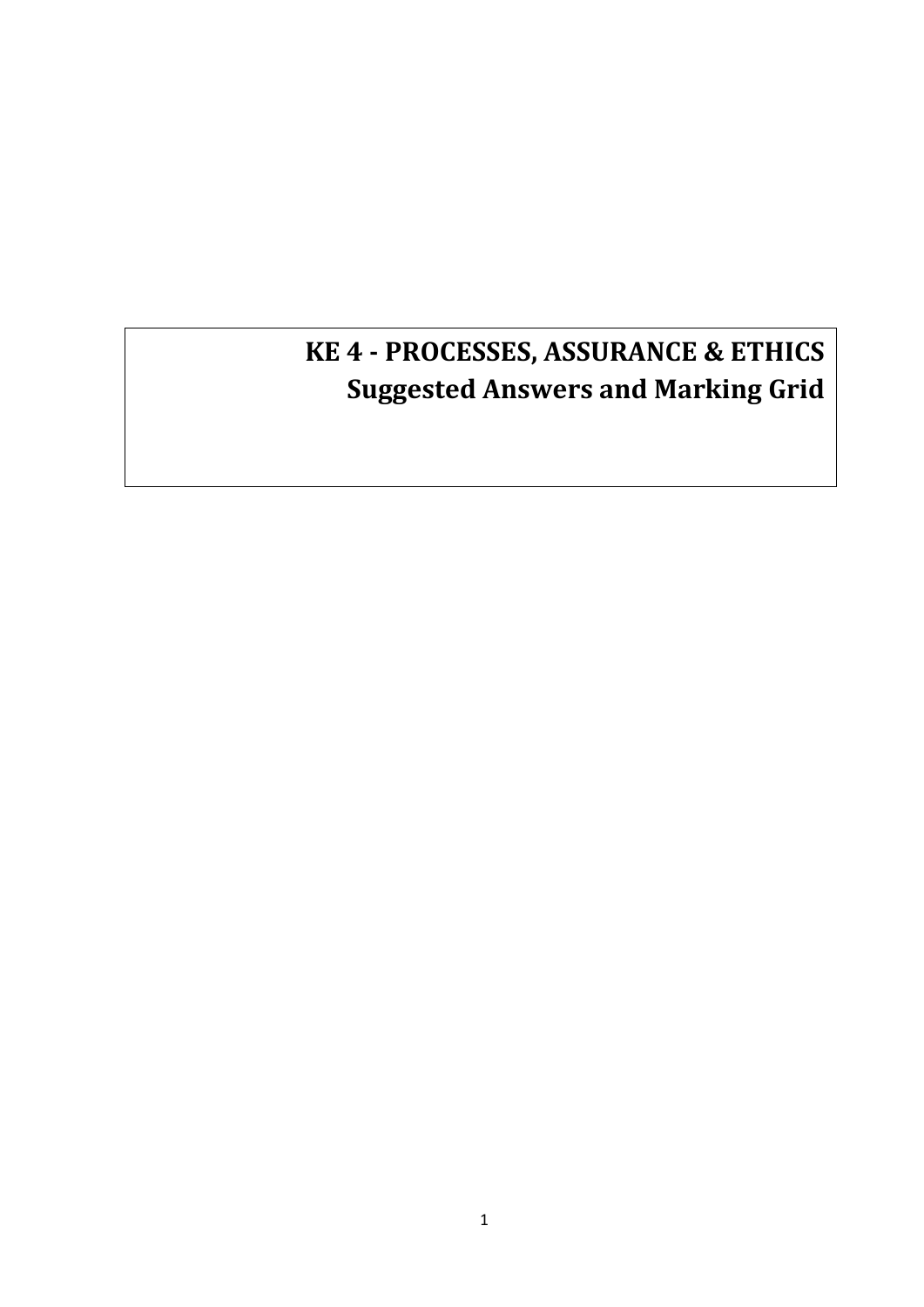## **SECTION 1**

## **Question 01**

**1(a)**

1.1.

### Learning Outcome:

2.1.1 Identify activities connected with the procurement process, such as:

- Vendor selection and evaluation
- Budgetary controls
- Placing orders
- Receiving
- Payment

## Correct answer: D

Payment voucher is the document that is used to authorize payments to suppliers and other parties. All other options are relevant to downstream activities of the procurement cycle.

### 1.2.

Learning Outcome: 1.5.3 Identify the role of the internal control system in an entity in mitigating risk at the business process level.

Correct answer: A

Internal control system of an entity consists of policies & procedures introduced by management. If internal controls are operated effectively, all policies and procedures are duly adhered by staff in performing their duties.

#### 1.3.

| Learning Outcome:                                                         |
|---------------------------------------------------------------------------|
| 5.5.2 Explain the meaning and the difference between test of controls and |
| substantive procedures.                                                   |
|                                                                           |

Correct answer: C

Performing analytical procedure is used as substantive testing. All three options other than "C" provide evidence of operating effectiveness of internal controls.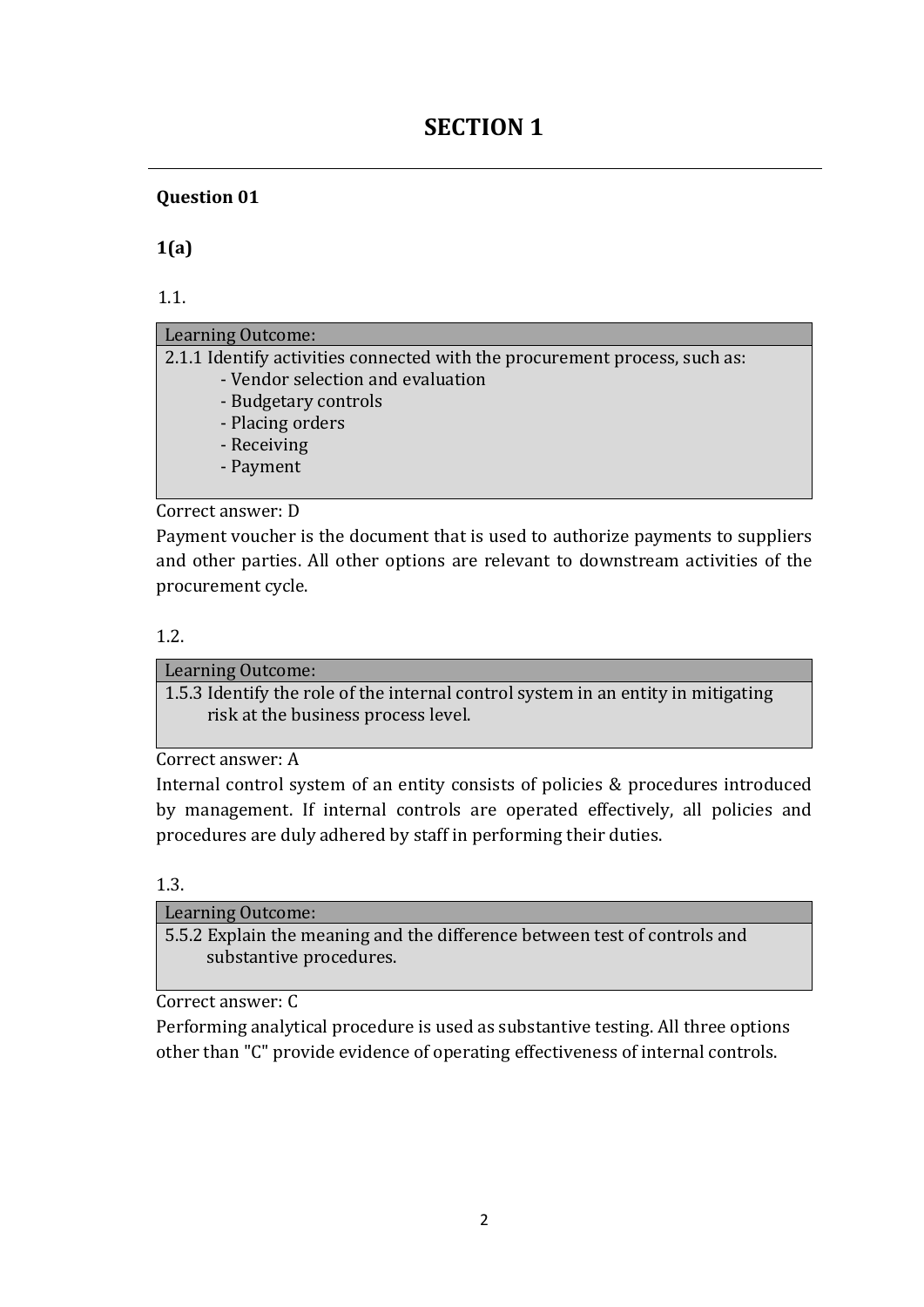1.4.

## Learning Outcome:

1.8.1 Identify the governance structure of a business organisation.

## Correct answer: C

The objective of corporate governance is, overall performance enhanced by good supervision & management. Business is to be conducted in a way that is both ethical & effective from the perspective of all stakeholders, not just shareholders.

## 1.5.

## Learning Outcome:

2.2.3 Assess the business risks connected with sub activities relating to the payroll process.

Correct answer: C

When a staff members takes leave, one other staff member is assigned to cover up the duty of the first staff member. In such event, if the first staff member has committed a fraud, it might get highlighted to the second staff member. Therefore staff members might not take full leave entitlement due to reason of this nature.

## 1.6.

Learning Outcome:

2.1.3 Assess the business risk connected with sub activities relating to the procurement process.

Correct answer: A

In "open account trade" documents are shipped directly to the importer expecting the importer to settle the due as agreed. In all other options, documents are not directly shipped to the importer and often banks are involved in the settlement process. Therefore, in open account transactions default risk is borne by the seller.

## 1.7.

| Learning Outcome:                                                                                                |
|------------------------------------------------------------------------------------------------------------------|
| 4.2.2 Explain integrity, objectivity, professional competence and due care,<br>confidentiality and independence. |
|                                                                                                                  |

## Correct answer: B

Financial details are confidential information of an audit client. As such auditor cannot distribute these data without the consent of the client unless required by law. Therefore, confidentiality is the key element here.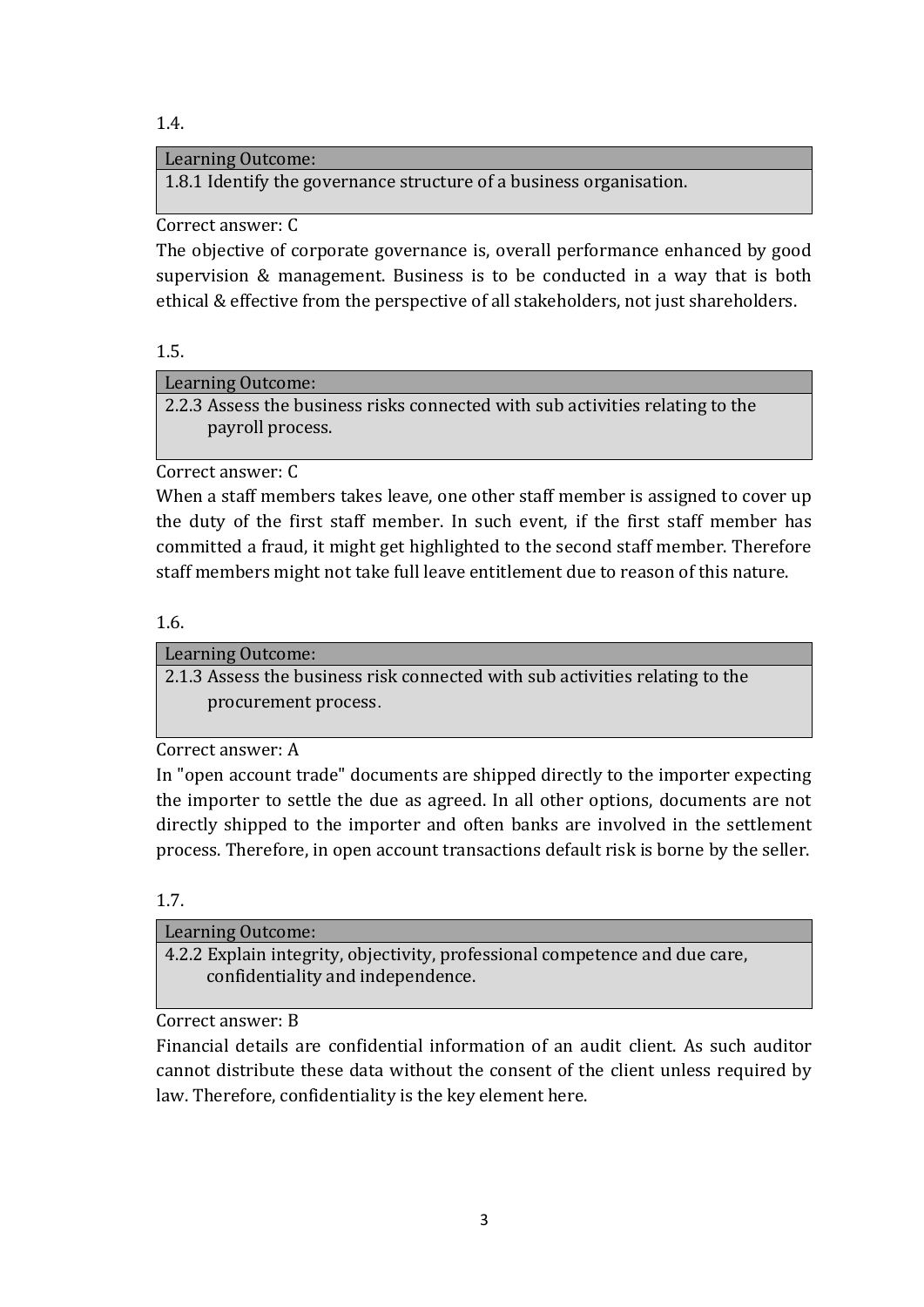## Learning Outcome:

1.7.1 Discuss the inherent limitations of an internal control system.

Correct answer: C

Other than "Human judgment in decision making" all other options can be improved. For example, an ineffective board may be replaced with more effective personnel.

## 1.9.

1.8.

Learning Outcome:

2.1.3 Assess the business risk connected with sub activities relating to the procurement process.

Correct answer: A

Ordering & raising GRNs are independent of recording purchases. Therefore, all purchase ledger entries should be supported with documents generated in each of the previous functions.

1.10.

Learning Outcome: 4.2.1 State the importance of ethical behaviour for a professional accountant.

4.2.2 Explain integrity, objectivity, professional competence and due care, confidentiality and independence.

Correct answer: D

All options other than "D" are related to the human qualities expected from professional accountants, whereas CSR is an initiative to assess and take responsibility for the company's effects on the environment and impact on social welfare.

| Marking Guide                  |  |
|--------------------------------|--|
| Each question carries 2 marks. |  |
| Total 20 marks.                |  |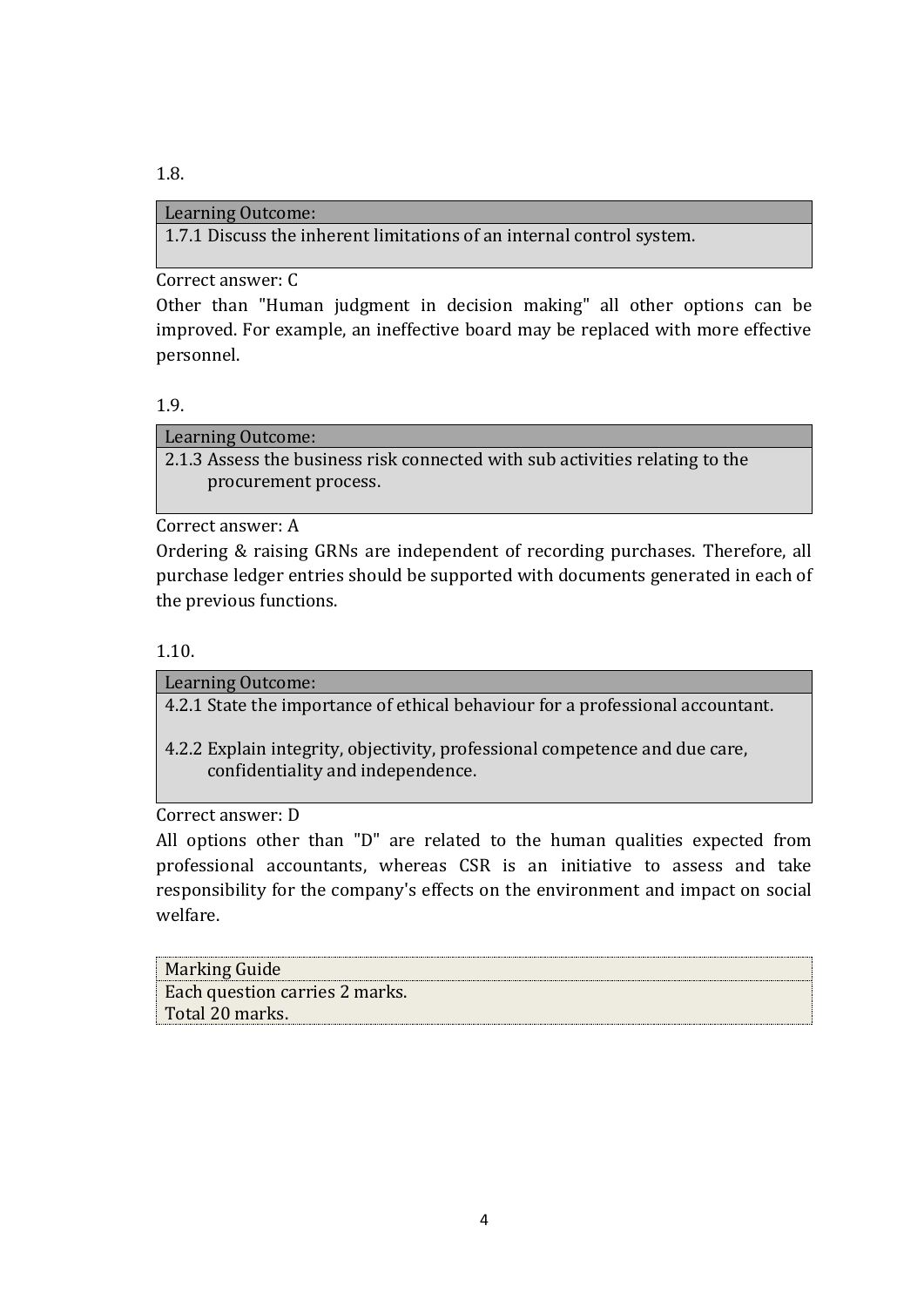## **1(b)**

## 1.11.

## Learning Outcome 1.3.1 Identify the different types of risks that an entity is exposed to (including those arising from both the internal and external environment of an entity).

- i. Reducing risk through internal controls
- ii. Transferring risk through insurance
- iii. Reducing risk through internal controls

## 1.12.

### Learning Outcome:

2.5.2 Assess the business risks connected with sub activities relating to the inventory management process.

- i. Pilferage
- ii. Unrecorded Issue Notes
- iii. Over recording quantities received
- iv. Under recording quantities issued
- v. Unrecorded purchase returns
- vi. Supplier frauds indicating higher quantity in the delivery note than what is actually in the shipment.

## 1.13.

| Learning Outcome:                                                             |
|-------------------------------------------------------------------------------|
| 2.3.1 Identify activities connected with the cash management process, such as |
| maintenance of cash book, petty cash book, bank reconciliations,              |
| investments, etc.                                                             |
|                                                                               |
| Cheques issued but not presented to the bank                                  |

- ii. Unrealised deposits
- iii. Bank errors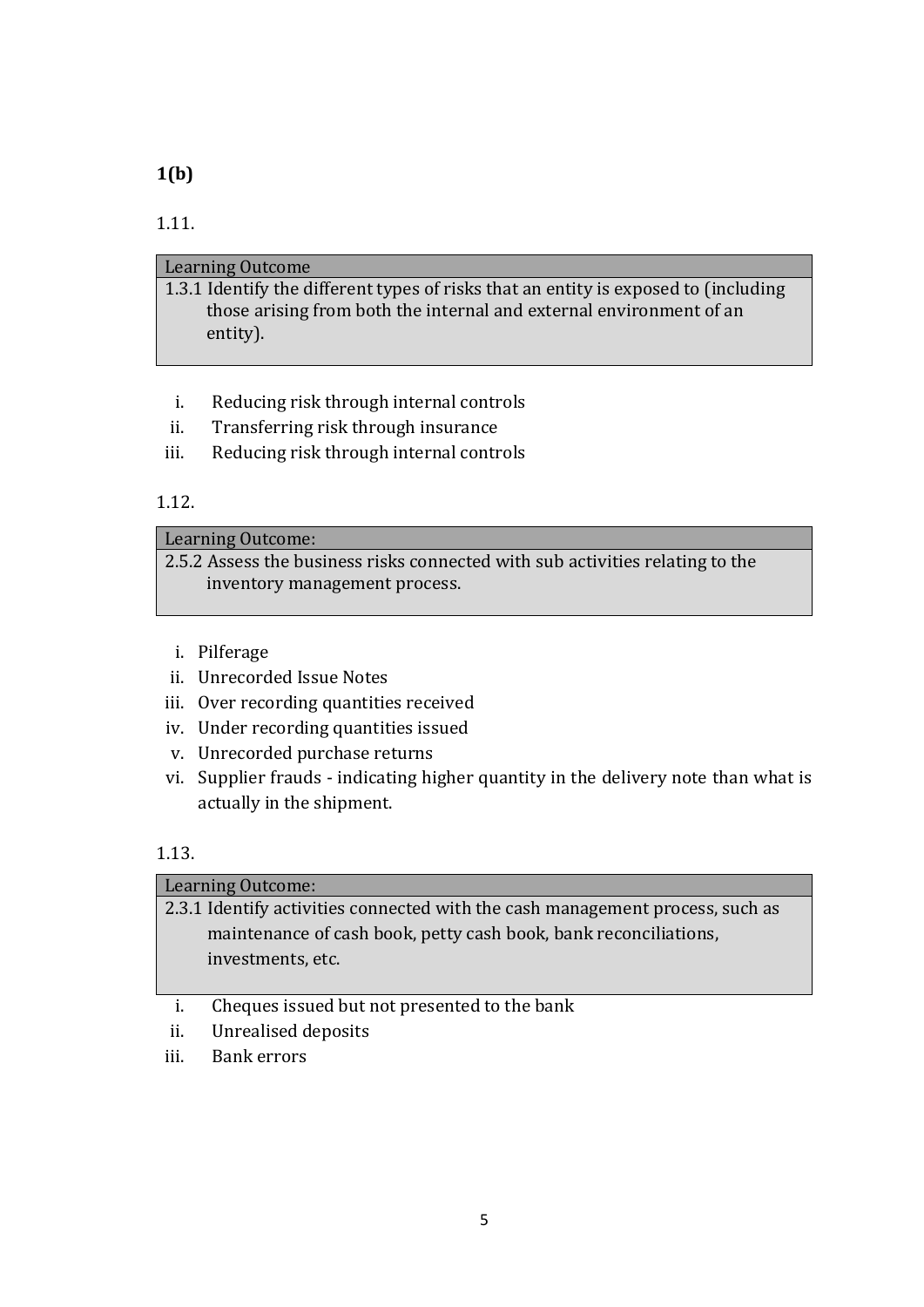#### 1.14.

| Learning Outcome:                                                                                                                                                                                                                                                                                |  |
|--------------------------------------------------------------------------------------------------------------------------------------------------------------------------------------------------------------------------------------------------------------------------------------------------|--|
| 3.3.1 Explain the importance of IT general controls and application controls in<br>achieving control objectives in a given business process.                                                                                                                                                     |  |
| Input controls                                                                                                                                                                                                                                                                                   |  |
| $\mathbf{r}$ and $\mathbf{r}$ and $\mathbf{r}$ and $\mathbf{r}$ and $\mathbf{r}$ and $\mathbf{r}$ and $\mathbf{r}$ and $\mathbf{r}$ and $\mathbf{r}$ and $\mathbf{r}$ and $\mathbf{r}$ and $\mathbf{r}$ and $\mathbf{r}$ and $\mathbf{r}$ and $\mathbf{r}$ and $\mathbf{r}$ and $\mathbf{r}$ and |  |

- ii. Processing controls
- iii. Output controls
- iv. Integrity controls

#### 1.15.

#### Learning Outcome:

2.2.3 Assess the business risks connected with sub activities relating to the payroll process.

- i. Over/under payment to employees
- ii. Non-existent (bogus) employees may be paid
- iii. Former employees may continue to be paid
- iv. Incorrect payroll calculations

#### 1.16.

## Learning Outcome: 2.4.2 Assess the business risks connected with sub activities relating to PPE management process.

### Unique asset code has not been assigned to some assets in the FAR. Implication

Physical existence of assets cannot be verified.

FAR does not reconcile with the general ledger.

## Implication

Accuracy and completeness of assets recorded in general ledger is in question. This may be due to nonstandard journal entries recorded in the general ledger.

 Furniture and office equipment had been included in capital work in progress for more than 3 months.

#### Implication

Furniture and office equipment are assets which are readily usable from the date of purchase and need not be held in capital work in progress. This may result in depreciation not being charged for assets which were in use.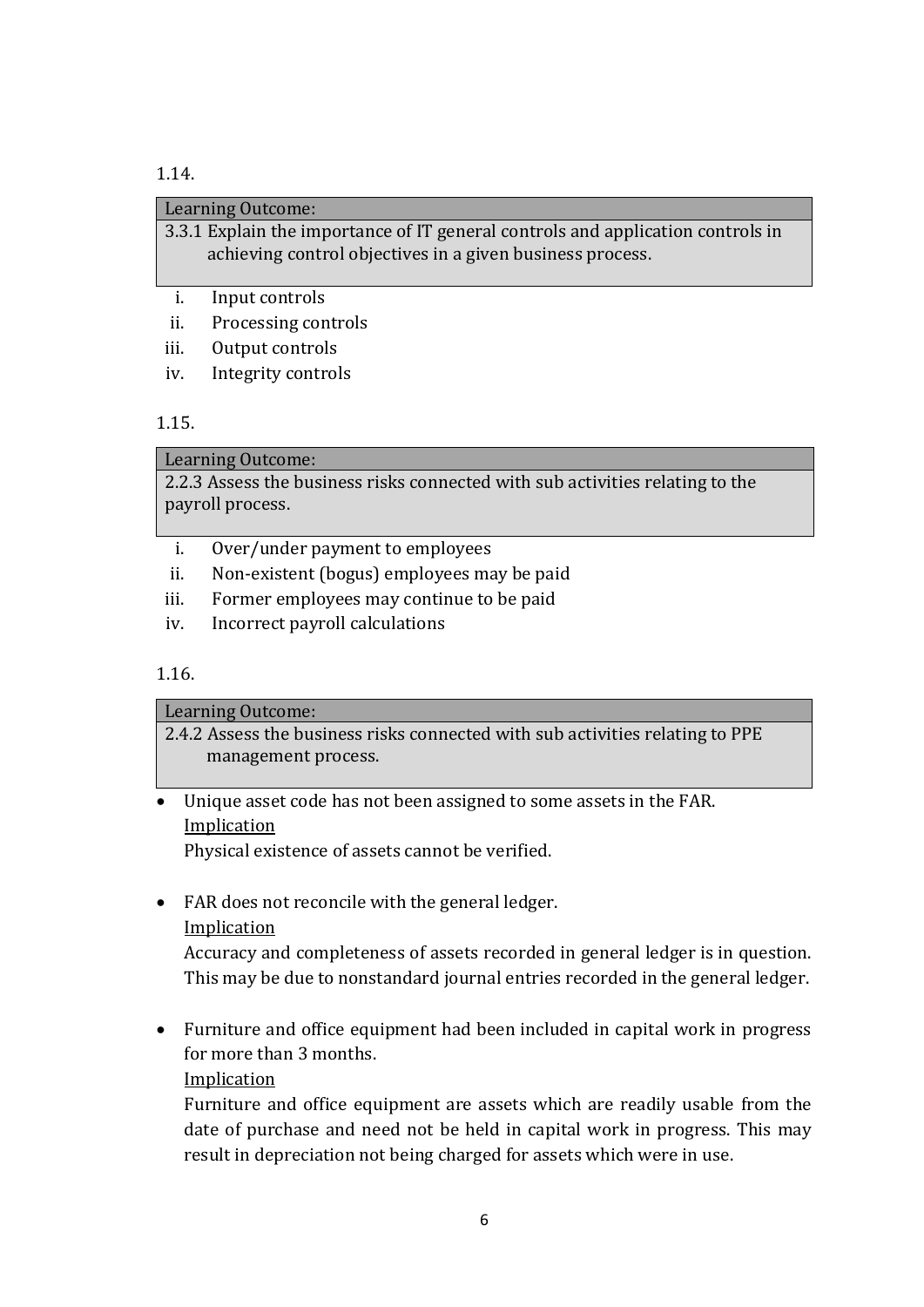#### 1.17.

### Learning Outcome:

1.5.2 Identify elements of internal control.

- i. Transaction processing systems
- ii. Expert systems
- iii. Decision support systems
- iv. Management information systems

#### 1.18.

#### Learning Outcome:

1.7.1 Discuss the inherent limitations of an internal control system.

- i. Audit committee
- ii. Remuneration committee
- iii. Nominations committee
- iv. Risk management committee

## 1.19.

#### Learning Outcome:

5.1.2 Explain the key areas of the assurance framework, including elements, objectives, scope, etc.

- i. Practitioner
- ii. Responsible party
- iii. Intended user

#### 1.20.

| Learning Outcome:                       |
|-----------------------------------------|
| 5.1.1 Explain the concept of assurance. |
| The use of testing (sampling)           |

- ii. Inherent limitations of internal controls (E.g. management override)
- iii. Nature of audit evidence, i.e. most evidence is persuasive rather than conclusive

Marking Scheme Each question carries 3 marks. Total 30 marks.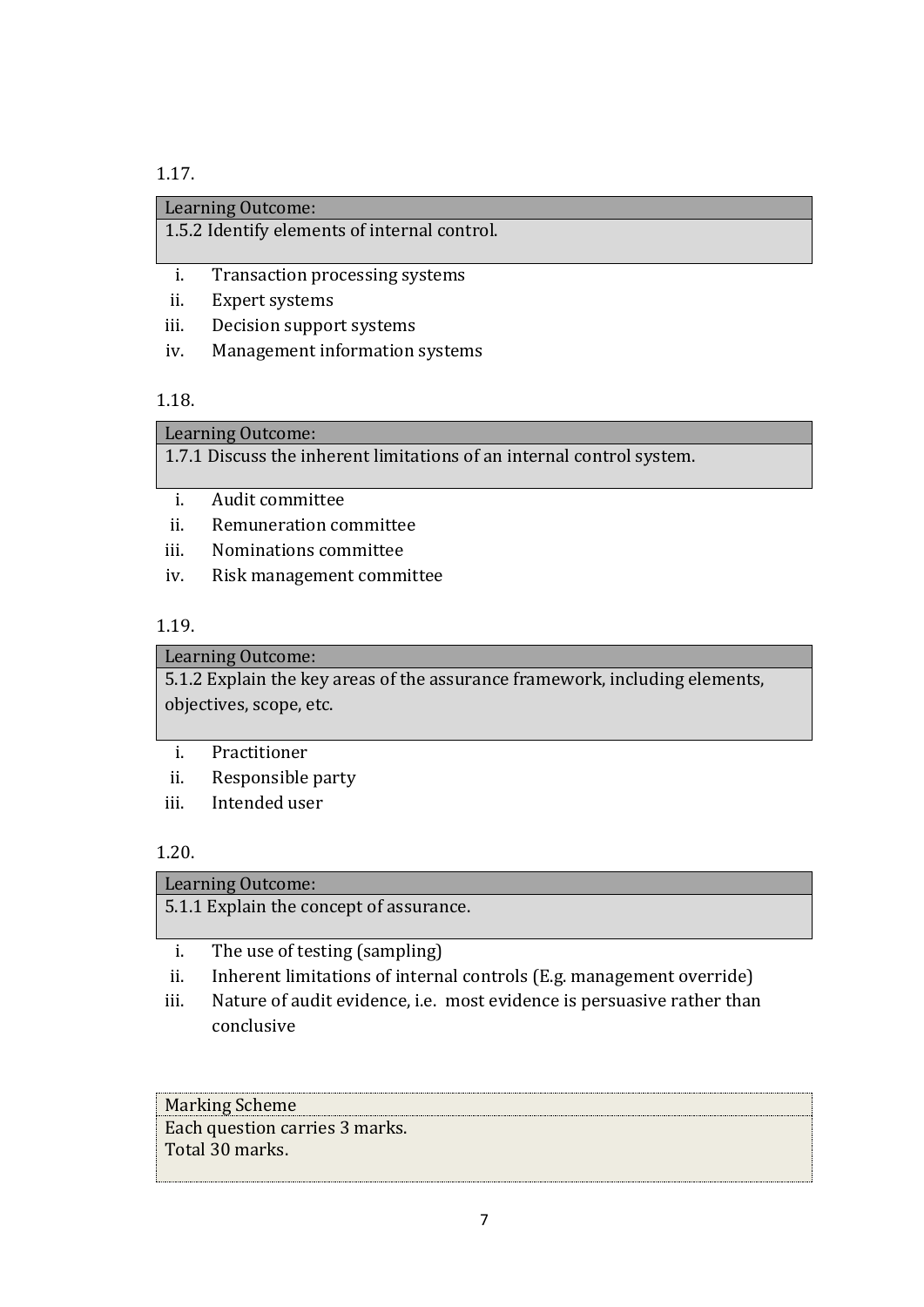## **SECTION 2**

#### **Question 02**

| I<br>۰.<br>× |  |
|--------------|--|
|              |  |

Learning Outcome:

2.1.2 Identify the documents relating to procurement cycle, point of origination, flow of documents and purpose.

- i. Cash / cheque receipt When cash / cheque received by cashier either from an outside party or internal party
- ii. Petty cash voucher When making payment using petty cash
- iii. Journal voucher When recording entries in the general ledger without the use of other primary books
- iv. Sales invoice When selling goods to a supplier
- v. Goods received note When good are received at stores
- vi. Purchase order When goods are requested from a supplier
- vii. Delivery note When delivering goods to a separate location from the stores
- viii. Material requisition note When raw material is required at the production floor
	- ix. Withholding tax deduction certificate on interest income When a bank deducts withholding tax on interest paid
	- x. Credit note When a customer returns good

## Marking Scheme

 $1/2$  mark x  $10 = 5$  marks

#### **2.**

## Learning Outcome:

2.1.2 Identify the documents relating to procurement cycle, point of origination, flow of documents and purpose.

i. Bill of Lading

This is the document showing the title of the goods, transferable by endorsement and is a receipt from shipping company regarding the number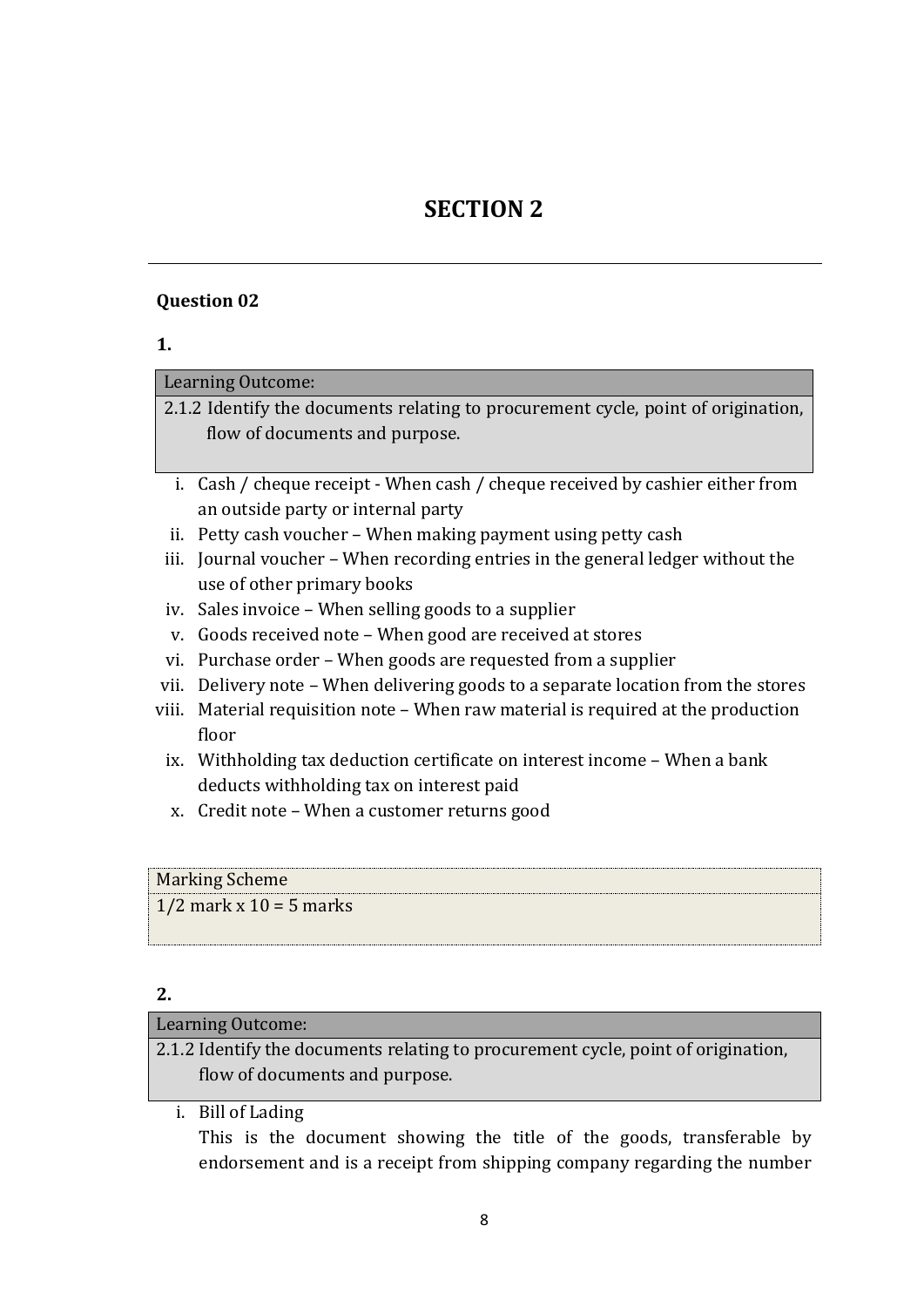of packages with a particular weight received to transport to a named port of destination.

## ii. CUSDEC

This is the document used to clear the goods from the customs.

iii. INCOTERMS

An abbreviation of International Commercial Terms which defines the division of cost between buyers and sellers, the point at which the delivery occurs and the party responsible of export and import clearance.

### iv. Shipping guarantee

This is a document through which Shipping line is requested to release the goods imported based on the "Delivery Order" without surrender of the Bill of Lading on the indemnity that the importer countersigned by the bank for a value which is more than the invoice value.

## Marking Scheme  $1<sup>1</sup>/4$  marks x 5 = 5 marks

## **Question 03**

| <b>Learning Outcome:</b>                             |
|------------------------------------------------------|
| 5.4.1 Define "audit evidence".                       |
| 5.5.1 Explain the concepts and meanings of:          |
| - Sufficient and appropriate audit evidence;         |
| - The nature, timing and extent of audit procedures. |

#### i. Inquiry

Use in gathering audit evidence:

Inquiry means requesting information. This could be from individuals within the company, either orally or in written representations, or in formal written request to third parties. This is primarily used to gain an understanding about the business and the processes and controls involved. Inquiries from third parties could be done to confirm the existence of assets/liabilities and to verify ownership of assets.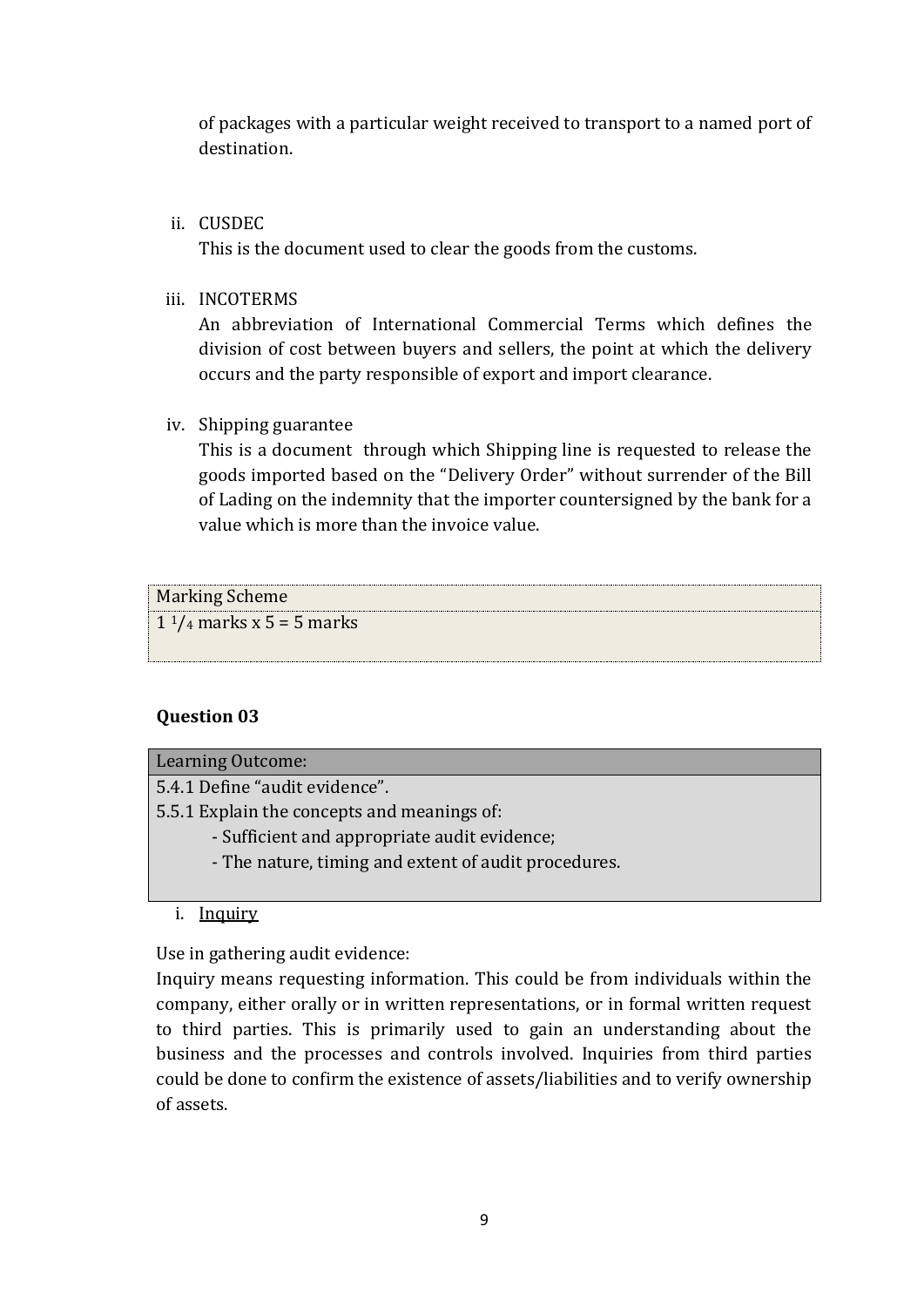## Example:

In the Toyland audit, sending a standard confirmation letter to the company's bank requesting details of bank account balances is a form of inquiry.

## ii. Inspection

Use in gathering audit evidence:

Inspection means looking at documentation, books and records or assets. This could be done to confirm existence of an asset, to verify values or to provide evidence that a control has taken place.

### Example:

Checking the serial continuity of bills recorded in the sales ledger to identify unrecorded bills can be considered as inspection.

### iii. Observation

Use in gathering audit evidence:

Observation means watching a procedure being carried out. It is usually used as a means of gathering evidence about the internal controls of a company.

### Example:

Auditors observing wages pay-out to determine the adequacy of internal controls over wages paid in cash.

## iv. Recalculation

Use in gathering audit evidence:

Recalculation means the re-performance of an arithmetical process within the accounting system. This could involve re-checking manual calculations to confirm the accuracy and completeness of the figures.

#### Example:

Depreciation is a material expense of Toyland. The auditor should recalculate this expense to confirm its accuracy.

#### v. Analytical procedures

Use in gathering audit evidence:

Analytical procedures mean the study of trends and ratios in financial and nonfinancial information. It is used within audit planning to identify risk areas and also as a means of gathering substantive evidence.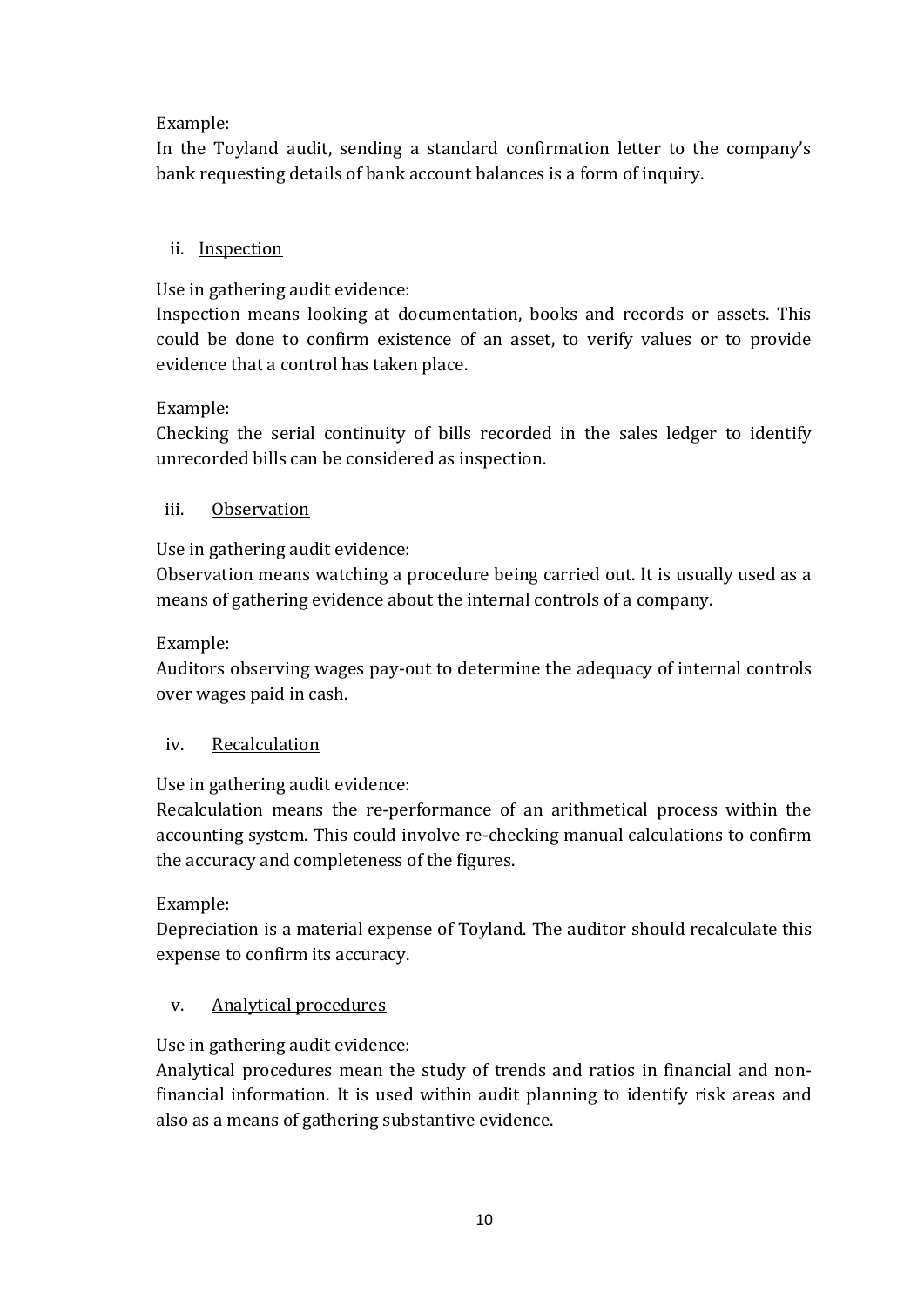## Example:

A comparison of gross profit ratios month by month could be performed and any unusual fluctuations investigated as these could indicate errors such as omission of sales, loss of inventory or other errors.

Marking Scheme Part 1: Use in gathering audit evidence: 1 mark for well explained answer- maximum 5 marks Part 2:Example: 1 mark for well explained example- maximum 5 marks

## **Question 04**

## **1.**

Learning Outcome:

4.2.1 State the importance of ethical behaviour for a professional accountant.

4.2.2 Explain integrity, objectivity, professional competence and due care, confidentiality and independence.

Saman has a conflict of interest in this instance as his brother is influencing him to act against the rules of the entity. Therefore, Saman needs to inform his superior of the situation and withdraw from handling the quotations.

He may advise the brother of his decision and inform him to submit the quotation as a late submission if required.

| <b>Marking Scheme</b> |  |
|-----------------------|--|
| 5 marks               |  |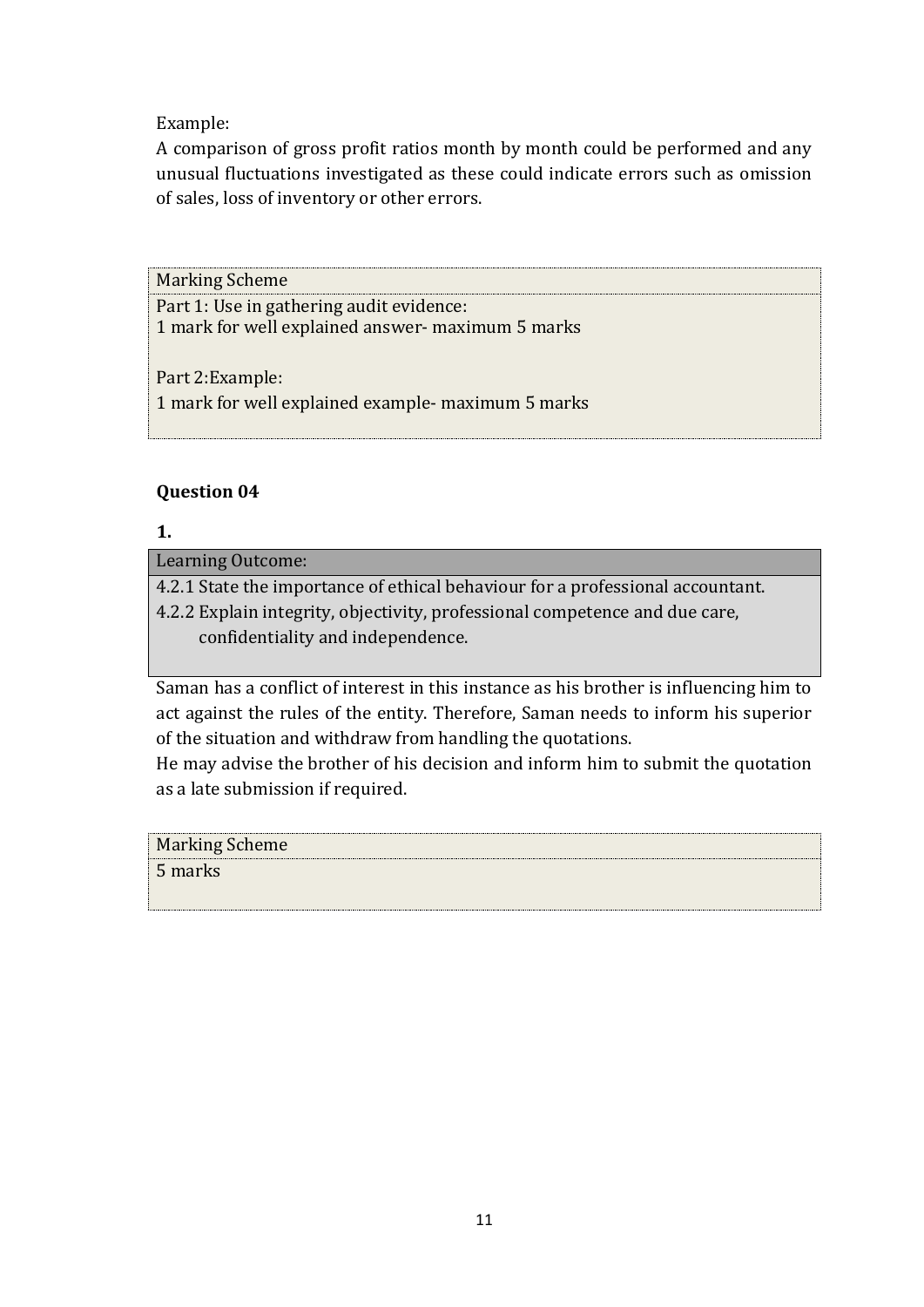### **2.**

## Learning Outcome:

4.2.2 Explain integrity, objectivity, professional competence and due care, confidentiality and independence.

- i. Integrity Being straightforward and honest in all business relationships.
- ii. Confidentiality

Non disclosure of information relating to the employer or his client / customer for personal gain of the employee or of any 3rd party.

iii. Independence

A professional accountant is required to be independent in mind and in appearance to accept an assurance engagement in order to provide a reasonable assurance acceptable by all users.

| <b>Marking Scheme</b>     |  |
|---------------------------|--|
| Integrity $-1$ mark       |  |
| Confidentiality - 2 marks |  |
| Independence - 2 marks    |  |
|                           |  |

## **Question 05**

## **1.**

Learning Outcome: 3.2.1 Explain the importance of operating effectiveness of internal control. 1.6.1 Explain main control activities such as: -Segregation of duties -Physical controls -Authorisation -Business performance review -Information processing controls

Lack of segregation of duties

1. Unauthorised changes to master data

Sunimal has full access to attendance system, payroll master data and payroll calculation programs in the system. If the Sunimal is responsible for payroll processing, providing access to master data is incompatible with his role. This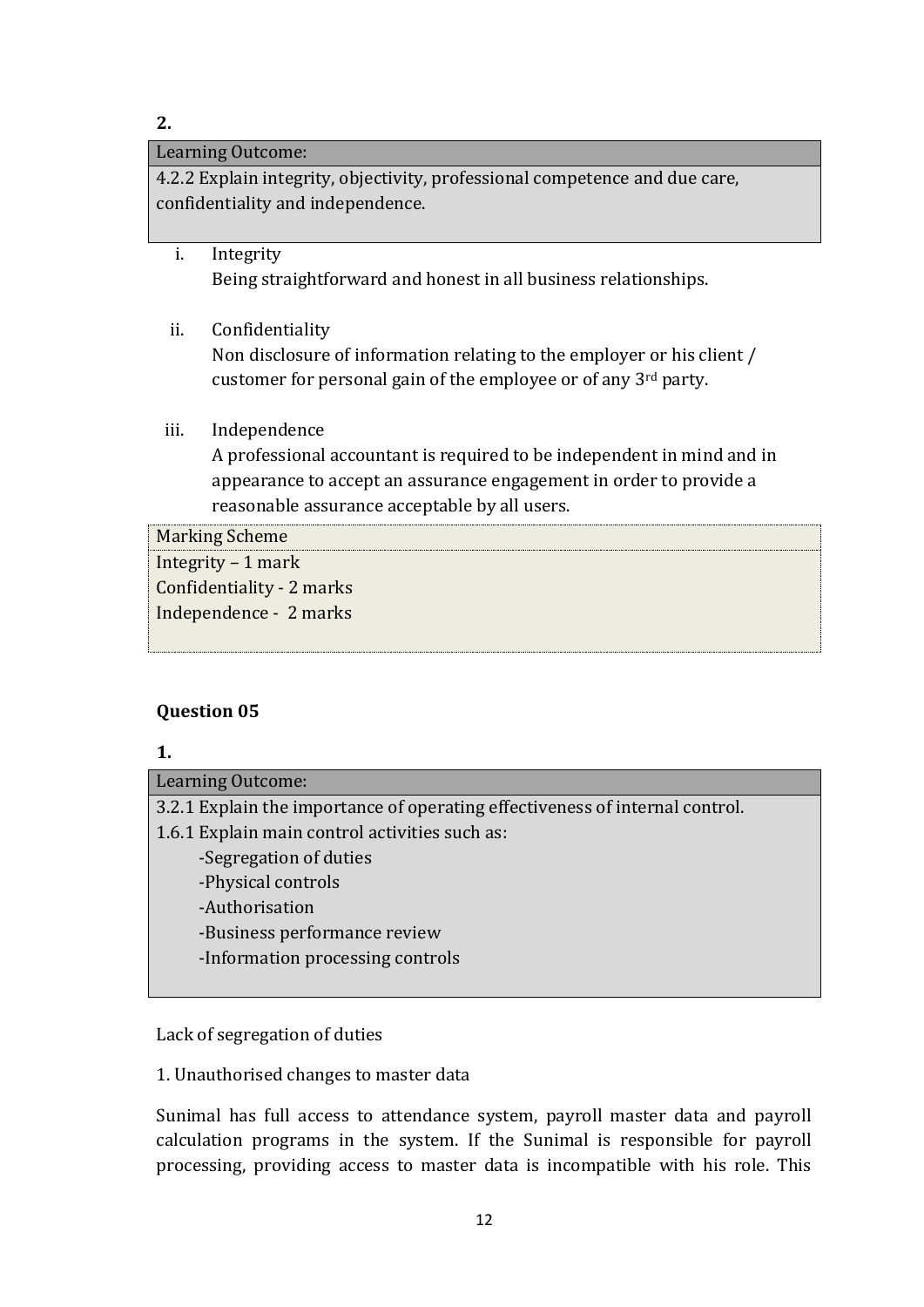leaves room for unauthorised amendments to master data such as unauthorised changes to basic salary, activating resigned employees etc.

The HR manager has also given unrestricted access to all 3 modules of the payroll system and this access rights may be misused.

2. Unauthorised changes to attendance

It shows that Sunimal has the access to change attendance details of the system. Although invalid SWIPs are to be cleared there should be adequate controls over changes to attendance data.

3. Unauthorised changes to bank file

It appears that Sunimal is responsible for generating and forwarding bank payment file to bank. There is a risk that the salary details such as net pay and bank account details may be edited by Sunimal unless the bank payment file is protected.

4. Attendance system is not aligned to the payroll system

System has calculated salary for resigned employees, this indicates that the salary can be processed without attendance being recorded in the system and is a fundamental flaw in the process. This may be due to attendance system not being integrated to payroll system.

5. Weak controls over cash salary payments

Unclaimed salaries had been subsequently misappropriated by forging the signature of the correct employees. This indicates that there is no adequate verification of the identity of the employee before making the salary payment.

6. Lack of data validation controls

There had been employees who were paid for more than 24 hours OT per day. This means that the system will not restrict unusual attendance being captured.

7. Payroll reconciliation process

It is doubtful that Anupama Garments has an effective payroll reconciliation process where the basic salary of the previous month is reconciled with current month in terms of changes in basic salary and number of employees. If such reconciliation was in place, salary process to resigned employees would have been revealed.

#### Marking Scheme

1 mark will be allocated for each of the five internal control deficiencies properly identified.

Maximum of 5 marks to be allocated.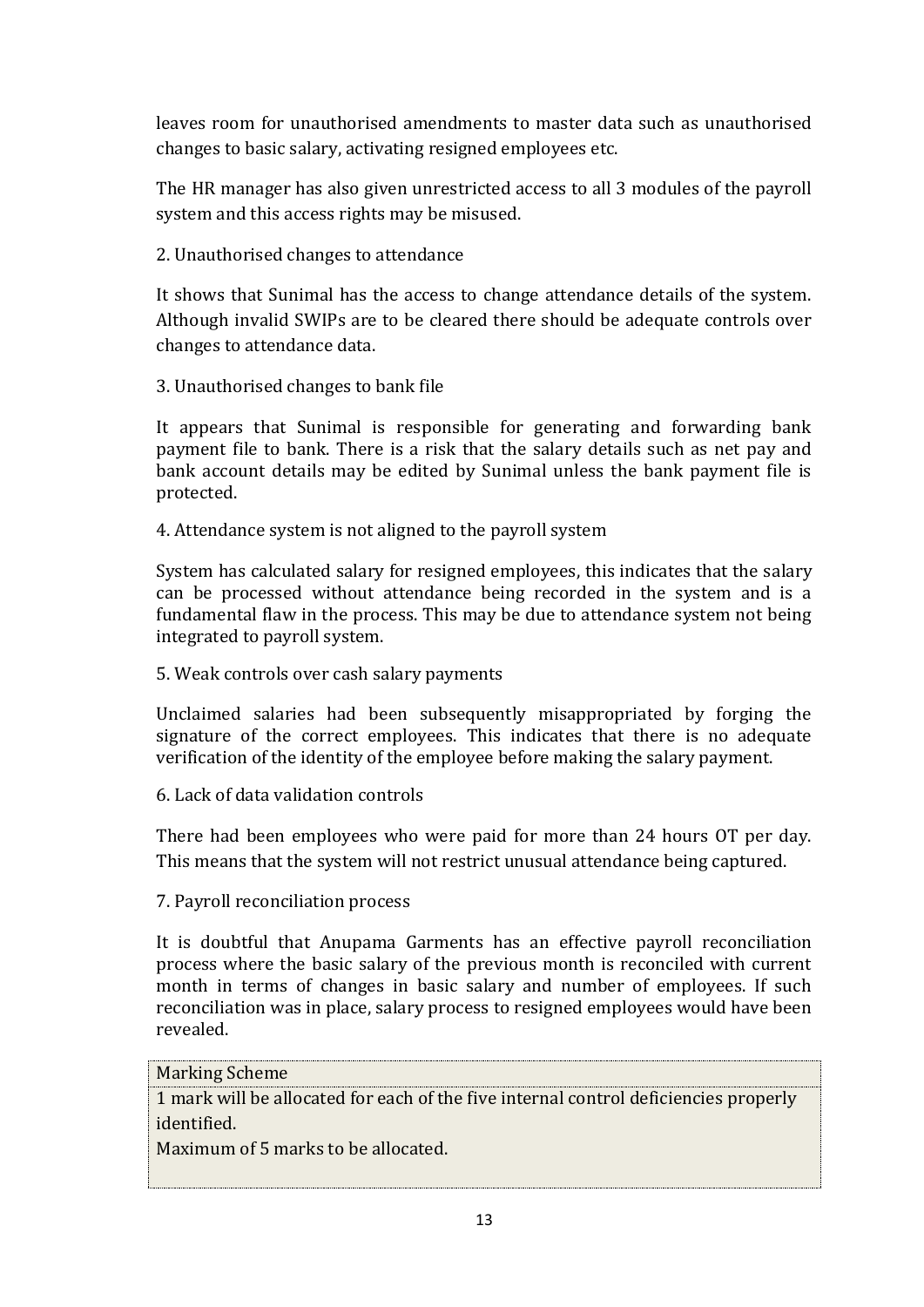**2.**

| Learning Outcome:                                                                  |
|------------------------------------------------------------------------------------|
| 3.1.1 Recognise the importance of design effectiveness of control in achieving the |
| objectives of a given business process.                                            |
| 1.6.1 Explain main control activities such as:                                     |
| -Segregation of duties                                                             |
| -Physical controls                                                                 |
| -Authorisation                                                                     |
| -Business performance review                                                       |
| -Information processing controls                                                   |
|                                                                                    |

1. Unauthorised changes to master data

- Restrict access rights to authorised personnel. The person who is processing the payroll should not be given the access to master data.
- Review of system generated audit trail is an important detective control.
- 2. Unauthorised changes to attendance

Sunimal should not be able to change the attendance data without the approval of a superior and the written acknowledgment of the employees should be obtained for changes to attendance data.

3. Unauthorised changes to bank file

- Introduce data encryption to protect the bank payment file from unauthorised changes
- Assign generation and submission of bank file to finance
- 4. Attendance system is not aligned to the payroll system

System modification to ensure that salary cannot be processed without attendance being recorded.

- 5. Weak controls over cash salary payments
	- Check the identity of the employee before making the cash payment
	- Payments with the presence of the division heads

6. Lack of data validation controls

There should be data validation controls to ensure that the actual OT hours worked will not exceed a predefined limit e.g. 6 hours of OT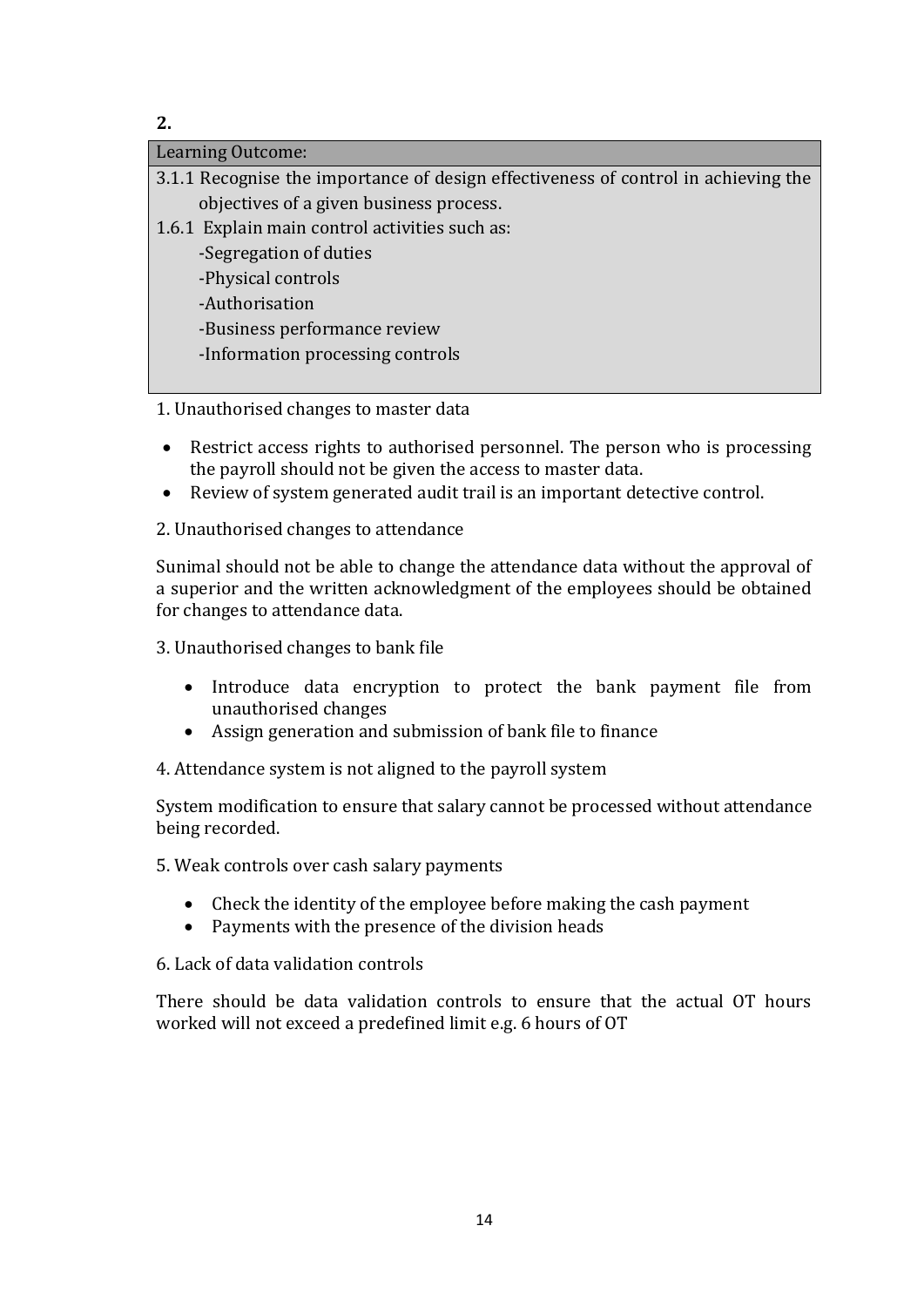### 7. Payroll reconciliation process

Review of system generated monthly payroll reconciliation by a superior based on the supporting documents

Marking Scheme

1 mark will be allocated for listing five risk mitigating strategies. Maximum of 5 marks to be allocated.

## **SECTION 3**

## **Question 06**

### **1.**

Learning Outcome:

1.5.3 Identify the role of the internal control system in an entity in mitigating risk at the business process level.

- To ensure that all cash to which the entity is entitled is received.
- To ensure that all such cash is properly accounted for and recorded in the entity's records.
- To ensure that cash is adequately safeguarded.
- To ensure that all such cash is banked promptly and intact.

#### Marking Scheme

1 mark for each correct answer Maximum 3 marks

#### **2 and 3**

Learning Outcome:

Part 2

- 3.1.1 Recognise the importance of design effectiveness of control in achieving the objectives of a given business process.
- 3.2.1 Explain the importance of operating effectiveness of internal control.

Part 3

1.6.1 Explain main control activities such as: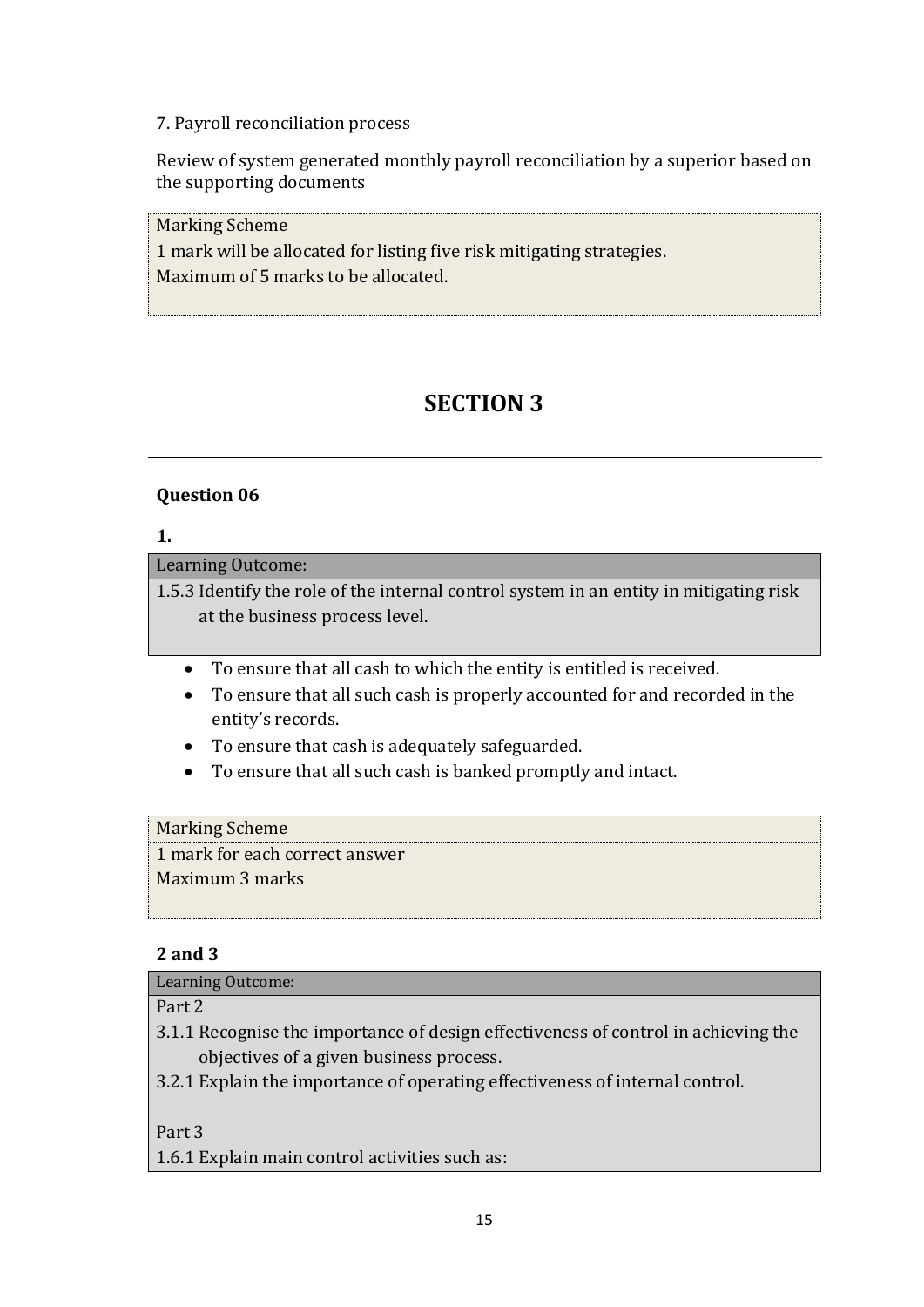- Segregation of duties
- Physical controls
- Authorisation
- Business performance review
- Information processing controls
- 3.1.1 Recognise the importance of design effectiveness of control in achieving the objectives of a given business process.

| <b>Control deficiency</b>   | <b>Consequences</b>          | <b>Suggested control</b>  |
|-----------------------------|------------------------------|---------------------------|
| Cashier collects cash,      | Increased risk of fraud &    | Cashier should update     |
| updates cash book &         | error misuse of cash.        | the cash book. Another    |
| sales ledger. This is       |                              | clerk should update the   |
| weak segregation of         |                              | sales ledger.             |
| duties.                     |                              |                           |
| Receptionist opens the      | This could result in cheques | An independent officer    |
| post unsupervised.          | being misappropriated.       | should supervise the      |
|                             |                              | opening of mails and      |
|                             |                              | sign-off the cheque       |
|                             |                              | register entries.         |
| Cash and cheques are        | Misappropriation of          | Cash and cheques          |
| banked every few days.      | collection by staff.         | should be banked every    |
|                             |                              | day.                      |
| Any member of the           | Lack of accountability for   | One member of the         |
| finance team collects       | collection could result in   | finance team should be    |
| cash when cashier is        | misappropriation.            | appointed to collect cash |
| absent.                     |                              | if the cashier is absent. |
| Cashier's password is       | Difficulty in assigning      | Separate login account    |
| shared with other           | responsibility for frauds &  | should be given to the    |
| clerks.                     | errors since computer        | nominated person to       |
|                             | systems identify the user    | access the system.        |
|                             | based on login details.      |                           |
| <b>Bank reconciliations</b> | Errors in the cash cycle may | A responsible officer     |
| are not reviewed by         | not be promptly identified.  | (accountant) should       |
| the Accountant              |                              | check & approve all       |
| consistently.               |                              | bank reconciliations.     |